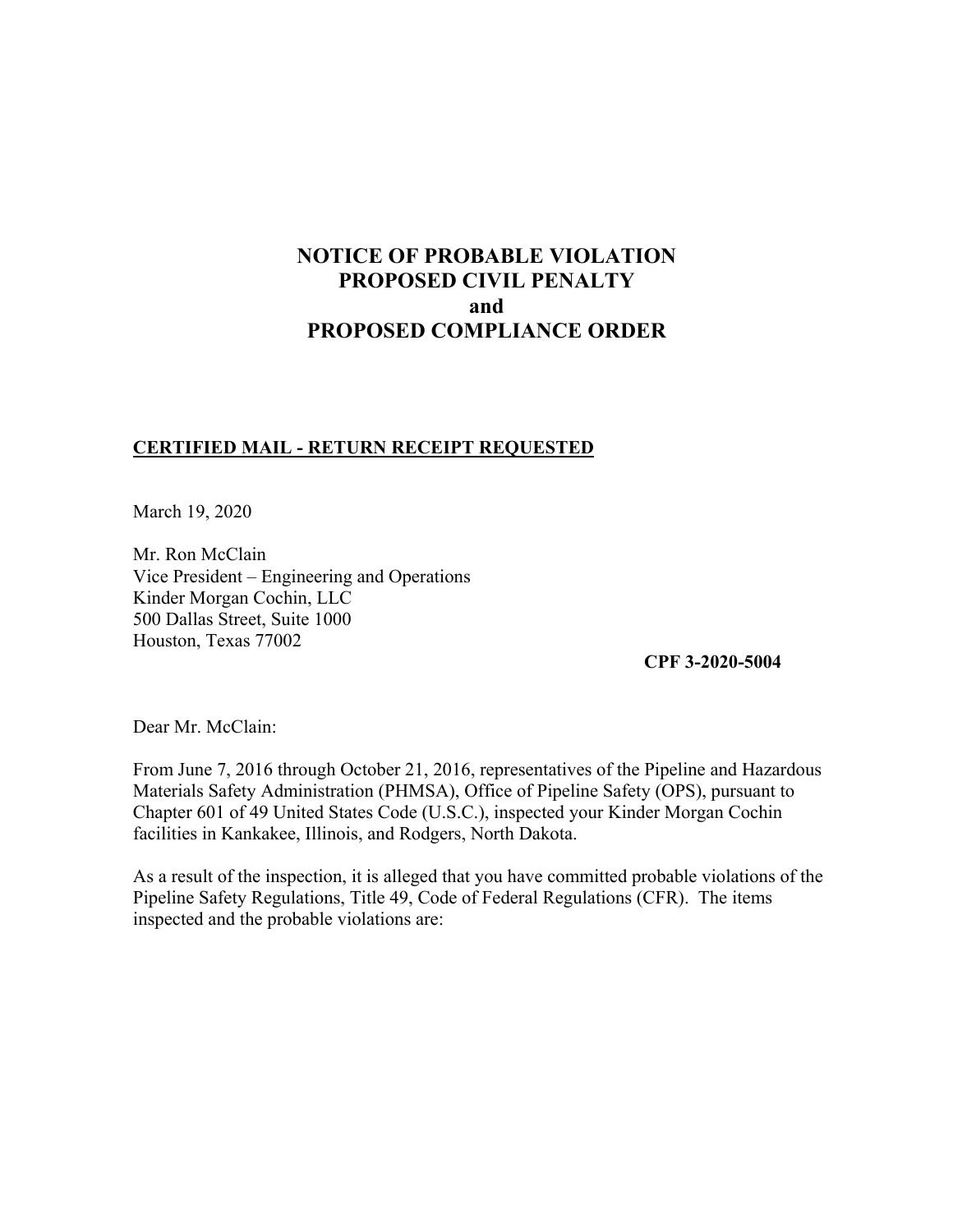#### **1. §195.307 Pressure testing aboveground breakout tanks.**

### **(c) For aboveground breakout tanks built to API Std 650 (incorporated by reference, see §195.3) and first placed in service after October 2, 2000, testing must be in accordance with sections 7.3.5 and 7.3.6 of API Standard 650 (incorporated by reference, see §195.3).**

Kinder Morgan Cochin first placed in-service Tank 4 after October 2, 2000, located at Kankakee, IL terminal and failed to pressure test Tank 4, in accordance with section 7.3.5 of API Standard 650. API Std 650 section 7.3.5, Testing of the Shell, states, *"If water is available for testing the shell, the tank shall be filled with water as* 

*follows: (1) to the maximum design liquid level."* 

Kinder Morgan's "Technical Standard for Hydrostatic Testing" record for Kankakee Tank 4 did not show the height of the water. Tank 4 has been in service since December 1, 2014 and was in-service at the time of the PHMSA field inspection from August 22 to August 26, 2016. Kinder Morgan Cochin could not produce evidence that the water level for Tank 4 was filled to the maximum design liquid level.

## **2. §195.505 Qualification program. Each operator shall have and follow a written qualification program. The program shall include provisions to:**

### **(b) Ensure through evaluation that individuals performing covered tasks are qualified;**

Kinder Morgan Cochin failed to follow its written operator qualification program to ensure through evaluation that individuals performing covered tasks are qualified. Kinder Morgan's Operator Qualification program for Facilities Subject to DOT Parts 192 and 195 stated in Section 3.2, "KM employees and contractors performing covered tasks are OQ-qualified by evaluating their knowledge, skill and ability. On most tasks, this is accomplished by using a knowledge test and skill evaluation." Kinder Morgan Cochin's records showed that Kinder Morgan utilized contractors to perform the pig receiver modifications at the Rogers Pump Station on May 6, 2016. On May 7, 2016, a leak occurred at the Rogers Pump Station. Kinder Morgan's internal investigation determined that the cause for the event was that the contractor did not thoroughly tighten the threaded fitting upon completion of the modification work.

After reviewing records from the Project Book for the Roger's Receiver, PHMSA requested the operator's qualification records for the contractors who performed the modification, to establish that they were qualified to perform the covered task. Kinder Morgan Cochin did not produce any records to demonstrate that the contractor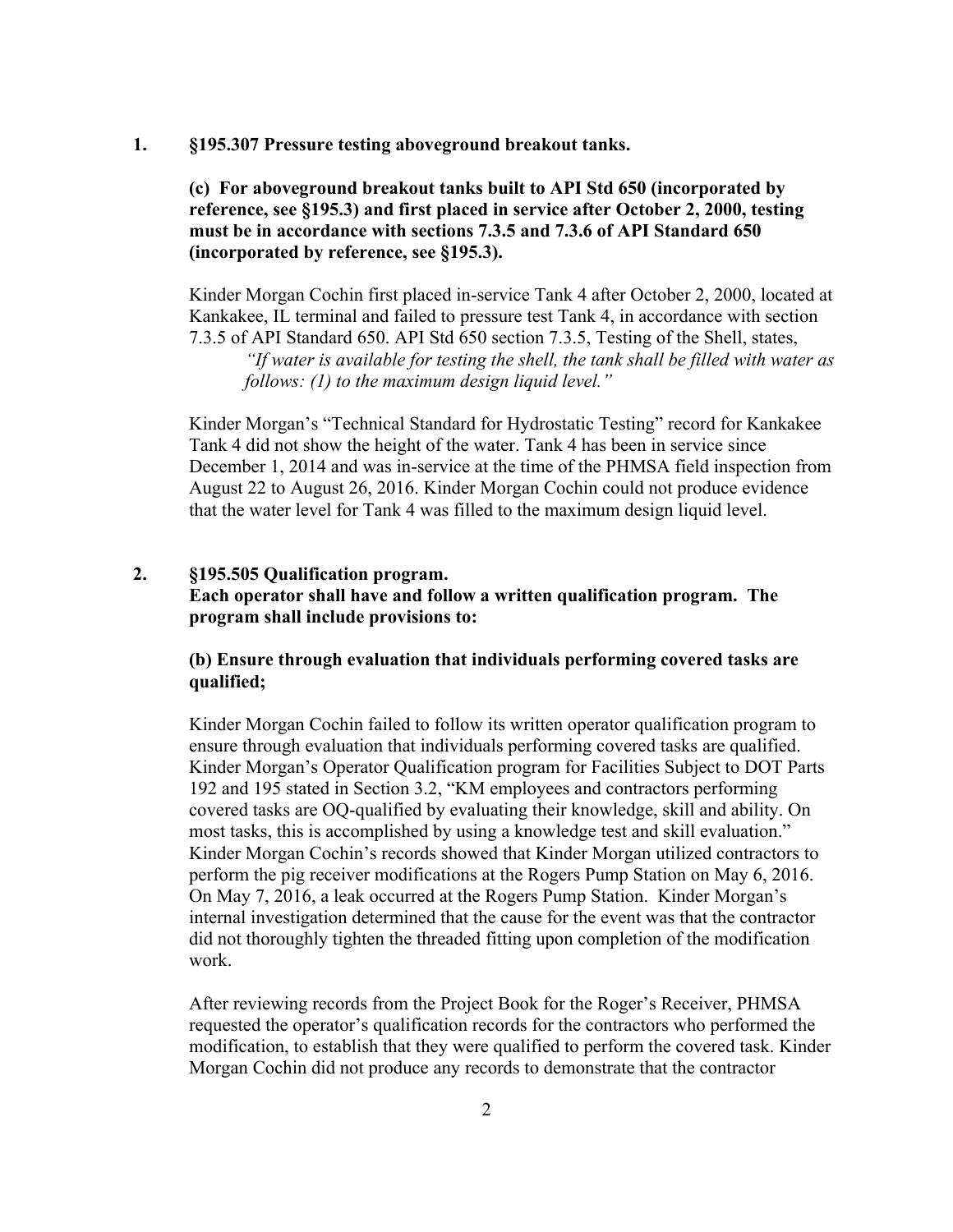employee or contractor supervisor were qualified to perform the required Kinder Morgan Cochin covered task "104.14, General Pipeline Repair – Component Replacement."

After reviewing the incident investigation summary and further email correspondence between PHMSA and Kinder Morgan Cochin, Kinder Morgan Cochin confirmed the contractor's employee was not qualified. The contractor's employee did not have the required third-party training elements to be operator qualified under Kinder Morgan Cochin's operator qualification program. The contractor employee was also not under the direct supervision (span of control) of a qualified individual.

#### Proposed Civil Penalty

Under 49 U.S.C. § 60122 and 49 CFR § 190.223, you are subject to a civil penalty not to exceed \$218,647 per violation per day the violation persists, up to a maximum of \$2,186,465 for a related series of violations. For violation occurring on or after November 27, 2018 and before July 31, 2019, the maximum penalty may not exceed \$213,268 per violation per day, with a maximum penalty not to exceed \$2,132,679. For violation occurring on or after November 2, 2015 and before November 27, 2018, the maximum penalty may not exceed \$209,002 per violation per day, with a maximum penalty not to exceed \$2,090,022. For violations occurring prior to November 2, 2015, the maximum penalty may not exceed \$200,000 per violation per day, with a maximum penalty not to exceed \$2,000,000 for a related series of violations. The Compliance Officer has reviewed the circumstances and supporting documentation involved for the above probable violation(s) and has recommended that you be preliminarily assessed a civil penalty of \$187,200 as follows:

| Item number | <b>PENALTY</b> |
|-------------|----------------|
|             | \$28,800       |
|             | \$158,400      |

### Proposed Compliance Order

With respect to item 1 pursuant to 49 U.S.C. § 60118, the Pipeline and Hazardous Materials Safety Administration proposes to issue a Compliance Order to Kinder Morgan Cochin, LLC. Please refer to the *Proposed Compliance Order*, which is enclosed and made a part of this Notice.

#### Response to this Notice

Enclosed as part of this Notice is a document entitled *Response Options for Pipeline Operators in Compliance Proceedings*. Please refer to this document and note the response options. All material you submit in response to this enforcement action may be made publicly available. If you believe that any portion of your responsive material qualifies for confidential treatment under 5 U.S.C. 552(b), along with the complete original document you must provide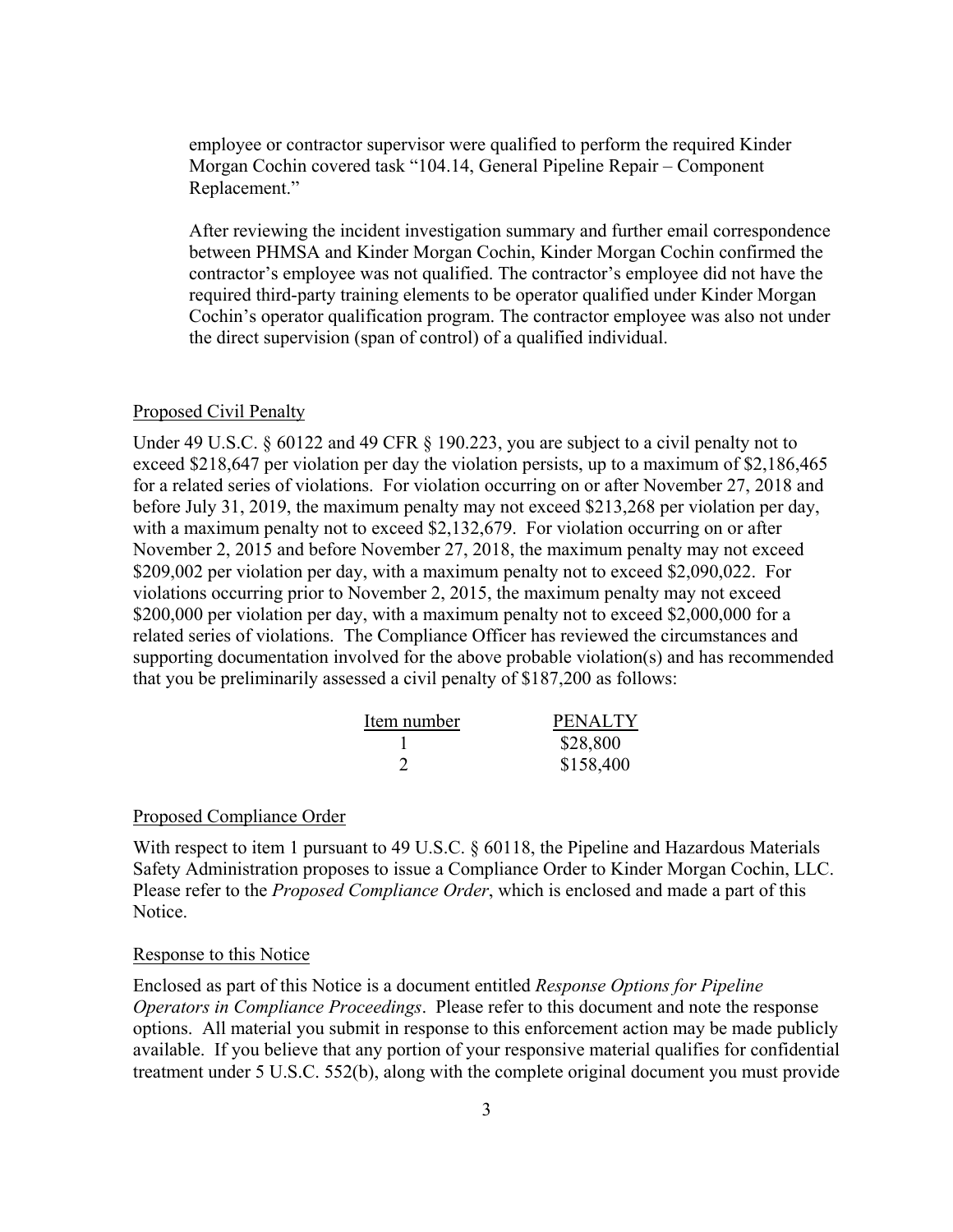a second copy of the document with the portions you believe qualify for confidential treatment redacted and an explanation of why you believe the redacted information qualifies for confidential treatment under 5 U.S.C. 552(b).

Following the receipt of this Notice, you have 30 days to submit written comments, or request a hearing under 49 CFR § 190.211. If you do not respond within 30 days of receipt of this Notice, this constitutes a waiver of your right to contest the allegations in this Notice and authorizes the Associate Administrator for Pipeline Safety to find facts as alleged in this Notice without further notice to you and to issue a Final Order. If you are responding to this Notice, we propose that you submit your correspondence to my office within 30 days from receipt of this Notice. This period may be extended by written request for good cause.

In your correspondence on this matter, please refer to **CPF 3-2020-5004** and, for each document you submit, please provide a copy in electronic format whenever possible.

Sincerely,

Allan C. Beshore Director, Central Region, OPS Pipeline and Hazardous Materials Safety Administration

Enclosures: *Proposed Compliance Order Response Options for Pipeline Operators in Compliance Proceedings* 

Cc: Mr. Darren Marine Senior Executive Pembina Cochin, LLC 4000, 585-8 AVE SW Calgary, Alberta T2P1G1 Canada [dmarine@pembina.com](mailto:dmarine@pembina.com)